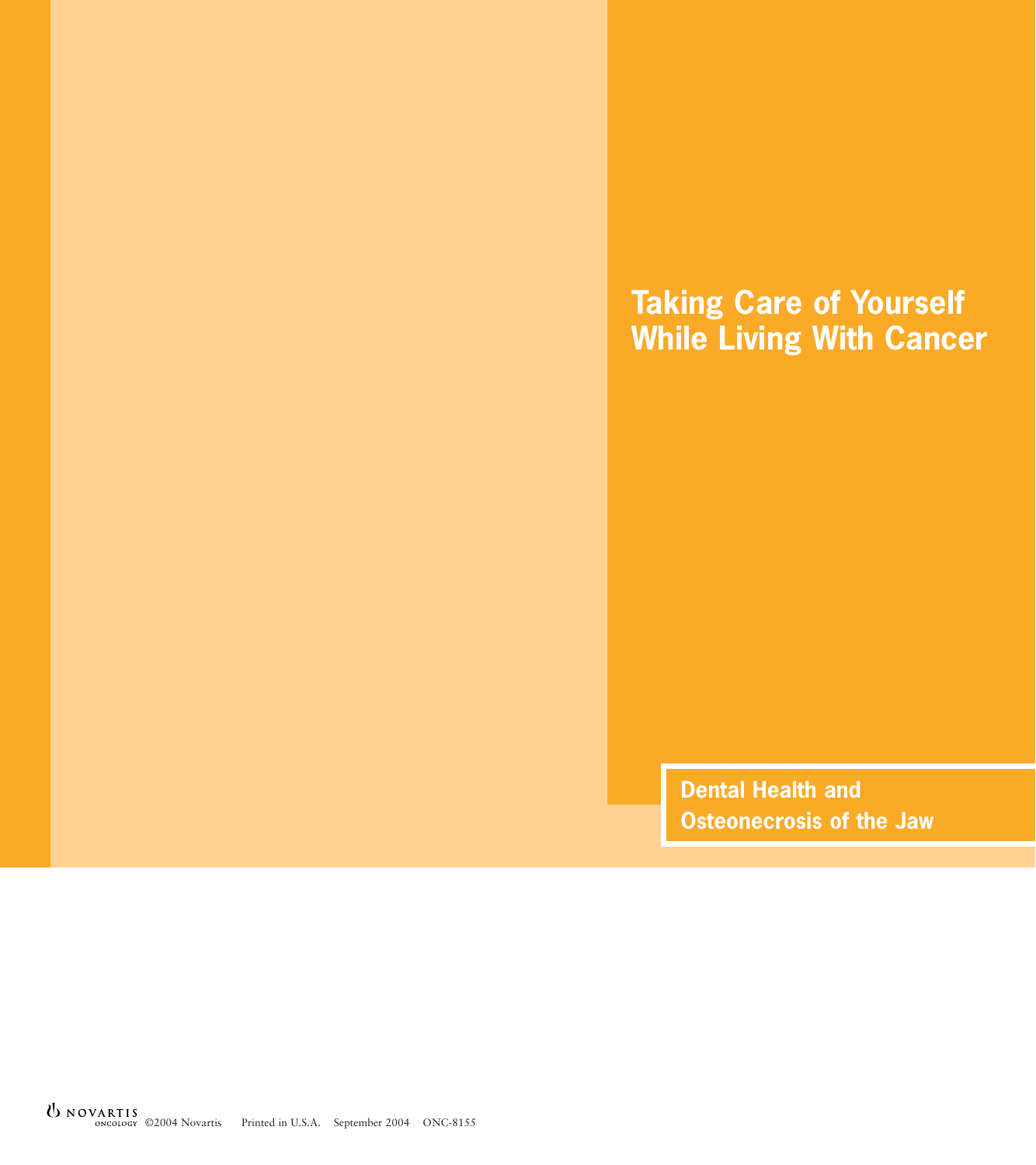### **Dental health during cancer treatment**

Cancer treatments can affect your entire body, including your teeth and gums.<sup>1</sup> Side effects of treatment may include inflammation of the mucous membranes in the mouth (mucositis), infections, taste changes, dry mouth, pain, tooth decay, gum disease, and sores inside your mouth.

Therefore, good dental health practices are especially important for people living with cancer. Good communication is important, too. Your dentist should know that you are being treated for cancer, and your oncologist should be aware of your dental history.

As a patient living with cancer, you should:

- Schedule a dental exam and cleaning before cancer treatment begins and periodically during the course of your treatment
- Discuss dental procedures, such as the pulling of teeth or insertion of dental implants, with your oncologist before you start your cancer treatment
- Have your dentist check and adjust removable dentures, if you have them
- Tell your physician about any bleeding of the gums, pain, or unusual feeling in your teeth or gums, or any dental infections

Regular dental hygiene is not that different for people with cancer than it is for people who don't have cancer, but because cancer treatments can affect the teeth and gums, it can be even more important.<sup>1</sup>

If you have cancer, your routine dental hygiene should include<sup>1</sup>:

- Brushing your teeth and tongue after every meal and at bedtime, using a soft toothbrush and gentle stroke
- Gentle flossing once a day to remove plaque (if your gums bleed or hurt, the area that is sore should be avoided, but the other teeth still should be flossed)
- Keeping your mouth moist by rinsing often with water (many medicines cause "dry mouth," which can lead to decay and other dental problems)
- Avoiding use of mouthwash that contains alcohol

Use a mirror to check your teeth and gums daily for any changes, such as sores or bleeding gums. If you notice a problem or a change, or experience pain in your mouth, teeth, or jaws, report it to your dentist or oncologist immediately.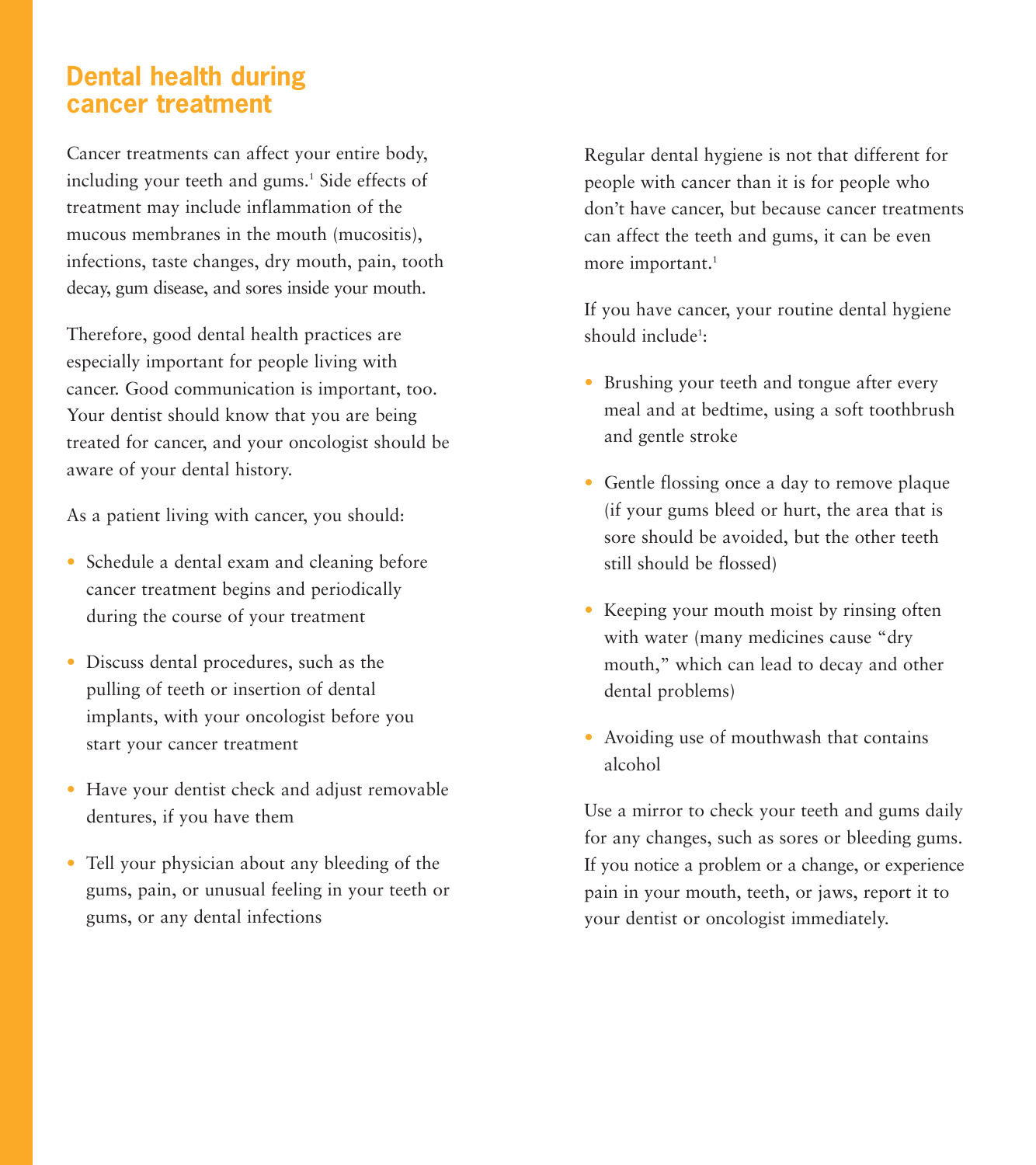## **Osteonecrosis of the jaw**

Osteonecrosis (pronounced *OSS-tee-oh-ne-KRO-sis*) of the jaw is a rare condition that involves the loss, or breakdown, of the jaw bone.<sup>2</sup> It can be a serious condition. Symptoms include, but are not limited to:

- Pain, swelling, or infection of the gums
- Loosening of teeth
- Poor healing of the gums
- Numbness or the feeling of heaviness in the jaw

If you experience any of these or other dental symptoms, tell both your oncologist and your dentist immediately and follow your oncologist's recommendations regarding continuation of your cancer treatment. Your oncologist may refer you to an oral surgeon or dental oncologist with experience in osteonecrosis.

To diagnose osteonecrosis of the jaw, doctors may use X rays or tests for infection (microbial cultures). Treatments for osteonecrosis of the jaw may include antibiotics, oral rinses, and removable mouth appliances.<sup>2,3</sup> Minor dental work may be necessary to remove injured tissue and reduce sharp edges of the bone.<sup>2,3</sup> Surgery is typically avoided because it may make the condition worse.<sup>2,3</sup>

Scientists do not know exactly what causes osteonecrosis of the jaw or how often it occurs. This disease has occurred in some cancer patients receiving bisphosphonates. However, it is not known what role if any these medications play in its development. Some possible factors that may increase the risk of osteonecrosis include:

- Radiation therapy to the head or neck
- Chemotherapy
- Steroid therapy (for example, cortisone)
- Underlying cancer
- Anemia (low blood count) and other bloodrelated disorders
- Infection
- A history of poor dental health
- Gum disease or dental surgery (such as pulled teeth)
- Alcohol abuse or cigarette smoking
- Poor nutrition
- Poor blood circulation or clotting problems<sup>2</sup>

**Once your cancer treatment has started, if you experience pain in your mouth, teeth, or jaw or any other symptom of possible dental problems—tell both your oncologist and dentist immediately.** 

Dental care is an important element of your overall cancer care. Beginning as soon as possible after your cancer diagnosis, your treatment team should involve your regular dentist or a dental oncologist (a dentist who is specially trained to treat people with cancer).

- Be sure to tell your regular dentist that you are being treated for cancer
- Update your medical history record with your dentist to include your cancer diagnosis and treatments
- Provide your dentist and your oncologist with each other's name and telephone number for consultation